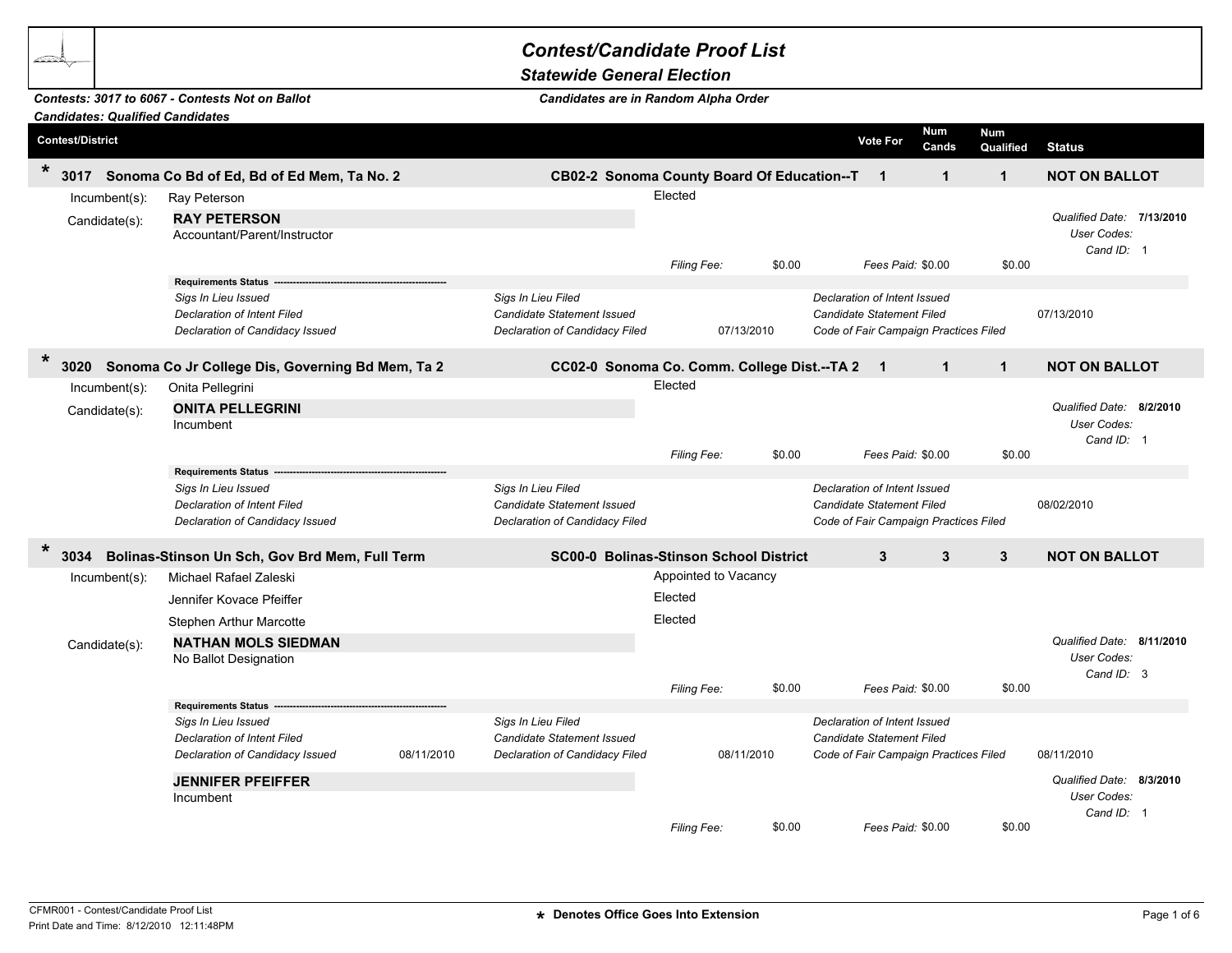| <b>Contest/District</b>                                                             |                  |                                                                                                                     |            |                                                                                           |                      |                          |        | <b>Vote For</b>                                                                                    | <b>Num</b><br>Cands | Num<br>Qualified | <b>Status</b>                                          |  |
|-------------------------------------------------------------------------------------|------------------|---------------------------------------------------------------------------------------------------------------------|------------|-------------------------------------------------------------------------------------------|----------------------|--------------------------|--------|----------------------------------------------------------------------------------------------------|---------------------|------------------|--------------------------------------------------------|--|
| Non-Partisan SCHOOL BOLINAS-STINSON UNION SCHOOL DISTRICT Gov Brd Member, Full Term |                  |                                                                                                                     |            |                                                                                           |                      |                          |        |                                                                                                    |                     |                  |                                                        |  |
| 3034                                                                                |                  | Bolinas-Stinson Un Sch, Gov Brd Mem, Full Term                                                                      |            |                                                                                           |                      |                          |        | 3                                                                                                  | 3                   | 3                | <b>NOT ON BALLOT</b>                                   |  |
|                                                                                     |                  | <b>Requirements Status</b><br>Sigs In Lieu Issued<br>Declaration of Intent Filed<br>Declaration of Candidacy Issued | 08/03/2010 | Sigs In Lieu Filed<br>Candidate Statement Issued<br>Declaration of Candidacy Filed        |                      | 08/03/2010               |        | Declaration of Intent Issued<br>Candidate Statement Filed<br>Code of Fair Campaign Practices Filed |                     |                  | 08/03/2010                                             |  |
|                                                                                     |                  | <b>STEPHEN ARTHUR MARCOTTE</b><br>Incumbent                                                                         |            |                                                                                           |                      |                          |        |                                                                                                    |                     |                  | Qualified Date: 8/6/2010<br>User Codes:<br>Cand ID: 2  |  |
|                                                                                     |                  | <b>Requirements Status</b>                                                                                          |            |                                                                                           | <b>Filing Fee:</b>   |                          | \$0.00 |                                                                                                    | Fees Paid: \$0.00   | \$0.00           |                                                        |  |
|                                                                                     |                  | Sigs In Lieu Issued<br><b>Declaration of Intent Filed</b><br>Declaration of Candidacy Issued                        | 08/06/2010 | Sigs In Lieu Filed<br><b>Candidate Statement Issued</b><br>Declaration of Candidacy Filed |                      | 08/06/2010               |        | Declaration of Intent Issued<br>Candidate Statement Filed<br>Code of Fair Campaign Practices Filed |                     |                  | 08/06/2010                                             |  |
| $\ast$<br>3035                                                                      |                  | Bolinas-Stinson Un Sch, Gov Brd Mem, Short Term                                                                     |            | <b>SC00-0 Bolinas-Stinson School District</b>                                             |                      |                          |        | $\mathbf{1}$                                                                                       | $\mathbf{0}$        | $\mathbf{0}$     | <b>NOT ON BALLOT</b>                                   |  |
|                                                                                     | Incumbent(s):    | Nathan Siedman                                                                                                      |            |                                                                                           | Appointed to Vacancy |                          |        |                                                                                                    |                     |                  |                                                        |  |
|                                                                                     |                  | 3058 SL-MC School, Governing Board Member                                                                           |            | SC15-0 Sausalito Marin City School District                                               |                      |                          |        | 3                                                                                                  | 3                   | 3                | <b>NOT ON BALLOT</b>                                   |  |
|                                                                                     | $Incumbent(s)$ : | Shirley A Thornton                                                                                                  |            |                                                                                           | Elected              |                          |        |                                                                                                    |                     |                  |                                                        |  |
|                                                                                     |                  | Thomas William Newmeyer                                                                                             |            |                                                                                           | Appointed to Vacancy |                          |        |                                                                                                    |                     |                  |                                                        |  |
|                                                                                     |                  | Mark Sherman Trotter                                                                                                |            |                                                                                           | Elected              |                          |        |                                                                                                    |                     |                  |                                                        |  |
|                                                                                     | Candidate(s):    | <b>MARK SHERMAN TROTTER</b><br>Incumbent                                                                            |            |                                                                                           | <b>Filing Fee:</b>   |                          | \$0.00 |                                                                                                    | Fees Paid: \$0.00   | \$0.00           | Qualified Date: 7/29/2010<br>User Codes:<br>Cand ID: 1 |  |
|                                                                                     |                  | Requirements Status ---                                                                                             |            |                                                                                           |                      |                          |        |                                                                                                    |                     |                  |                                                        |  |
|                                                                                     |                  | Sigs In Lieu Issued<br>Declaration of Intent Filed<br>Declaration of Candidacy Issued                               | 07/14/2010 | Sigs In Lieu Filed<br>Candidate Statement Issued<br>Declaration of Candidacy Filed        |                      | 07/14/2010<br>07/29/2010 |        | Declaration of Intent Issued<br>Candidate Statement Filed<br>Code of Fair Campaign Practices Filed |                     |                  | 07/29/2010<br>07/29/2010                               |  |
|                                                                                     |                  | <b>SHIRLEY A. THORNTON</b><br>Incumbent                                                                             |            |                                                                                           |                      |                          |        |                                                                                                    |                     |                  | Qualified Date: 8/3/2010<br>User Codes:<br>Cand ID: 3  |  |
|                                                                                     |                  |                                                                                                                     |            |                                                                                           | <b>Filing Fee:</b>   |                          | \$0.00 |                                                                                                    | Fees Paid: \$0.00   | \$0.00           |                                                        |  |
|                                                                                     |                  | <b>Requirements Status</b><br>Sigs In Lieu Issued<br>Declaration of Intent Filed<br>Declaration of Candidacy Issued | 07/29/2010 | Sigs In Lieu Filed<br>Candidate Statement Issued<br>Declaration of Candidacy Filed        |                      | 07/29/2010<br>08/03/2010 |        | Declaration of Intent Issued<br>Candidate Statement Filed<br>Code of Fair Campaign Practices Filed |                     |                  | 08/03/2010<br>08/03/2010                               |  |
|                                                                                     |                  | <b>THOMAS WILLIAM NEWMEYER</b><br>Appointed Incumbent                                                               |            |                                                                                           | Filing Fee:          |                          | \$0.00 |                                                                                                    | Fees Paid: \$0.00   | \$0.00           | Qualified Date: 8/3/2010<br>User Codes:<br>Cand ID: 2  |  |
|                                                                                     |                  | Requirements Status ----                                                                                            |            |                                                                                           |                      |                          |        |                                                                                                    |                     |                  |                                                        |  |
|                                                                                     |                  | Sigs In Lieu Issued<br><b>Declaration of Intent Filed</b><br>Declaration of Candidacy Issued                        | 07/28/2010 | Sigs In Lieu Filed<br>Candidate Statement Issued<br>Declaration of Candidacy Filed        |                      | 07/28/2010<br>08/03/2010 |        | Declaration of Intent Issued<br>Candidate Statement Filed<br>Code of Fair Campaign Practices Filed |                     |                  | 08/03/2010<br>08/03/2010                               |  |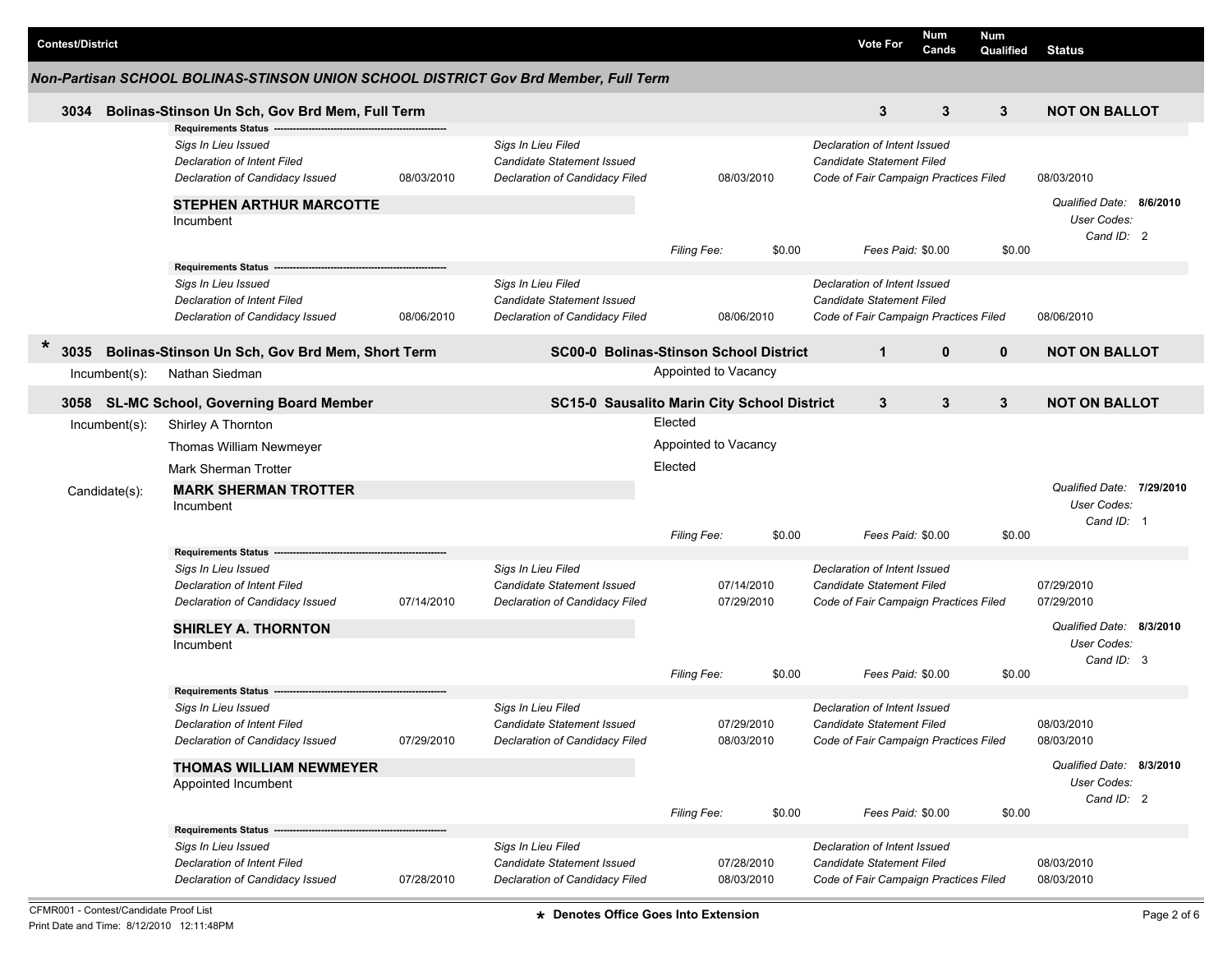| <b>Contest/District</b>              |                                                              |            |                                                |             |        | <b>Vote For</b>                       | Num<br>Cands                          | Num<br>Qualified | <b>Status</b>             |
|--------------------------------------|--------------------------------------------------------------|------------|------------------------------------------------|-------------|--------|---------------------------------------|---------------------------------------|------------------|---------------------------|
| $\star$<br>6012<br>Incumbent(s):     | Director, Marin Co Resour Cons Dis<br>Robert Waldo Giacomini |            | RCON01-0 Marin Resource Conservation Distri    | Elected     |        |                                       | $\overline{2}$<br>$\overline{2}$      | $\overline{2}$   | <b>NOT ON BALLOT</b>      |
|                                      | Sally Gale                                                   |            |                                                | Elected     |        |                                       |                                       |                  |                           |
|                                      | <b>ROBERT WALDO GIACOMINI</b>                                |            |                                                |             |        |                                       |                                       |                  | Qualified Date: 8/5/2010  |
| Candidate(s):                        | Incumbent                                                    |            |                                                |             |        |                                       |                                       |                  | User Codes:               |
|                                      |                                                              |            |                                                | Filing Fee: | \$0.00 |                                       | Fees Paid: \$0.00                     | \$0.00           | Cand ID: 2                |
|                                      | Requirements Status --                                       |            |                                                |             |        |                                       |                                       |                  |                           |
|                                      | Sigs In Lieu Issued                                          |            | Sigs In Lieu Filed                             |             |        |                                       | Declaration of Intent Issued          |                  |                           |
|                                      | <b>Declaration of Intent Filed</b>                           |            | Candidate Statement Issued                     |             |        | Candidate Statement Filed             |                                       |                  |                           |
|                                      | Declaration of Candidacy Issued                              | 08/04/2010 | Declaration of Candidacy Filed                 | 08/05/2010  |        |                                       | Code of Fair Campaign Practices Filed |                  | 08/05/2010                |
|                                      | <b>SALLY GALE</b>                                            |            |                                                |             |        |                                       |                                       |                  | Qualified Date: 8/6/2010  |
|                                      | Incumbent                                                    |            |                                                |             |        |                                       |                                       |                  | User Codes:               |
|                                      |                                                              |            |                                                | Filing Fee: | \$0.00 |                                       | Fees Paid: \$0.00                     | \$0.00           | Cand ID: 1                |
|                                      | <b>Requirements Status</b>                                   |            |                                                |             |        |                                       |                                       |                  |                           |
|                                      | Sigs In Lieu Issued                                          |            | Sigs In Lieu Filed                             |             |        |                                       | Declaration of Intent Issued          |                  |                           |
|                                      | <b>Declaration of Intent Filed</b>                           |            | Candidate Statement Issued                     |             |        | Candidate Statement Filed             |                                       |                  |                           |
|                                      | Declaration of Candidacy Issued                              | 08/03/2010 | Declaration of Candidacy Filed                 | 08/06/2010  |        |                                       | Code of Fair Campaign Practices Filed |                  | 08/06/2010                |
| $\ast$<br>6016 Director, Bolinas Fpd |                                                              |            | <b>FI02-0 Bolinas Fire Protection District</b> |             |        |                                       | $\overline{2}$<br>$\overline{2}$      | $\overline{2}$   | <b>NOT ON BALLOT</b>      |
| $Incumbent(s)$ :                     | Phillip G Binley                                             |            |                                                | Elected     |        |                                       |                                       |                  |                           |
|                                      | Philip B Buchanan                                            |            | Elected                                        |             |        |                                       |                                       |                  |                           |
| Candidate(s):                        | PHILIP B. BUCHANAN                                           |            |                                                |             |        |                                       |                                       |                  | Qualified Date: 7/16/2010 |
|                                      | Incumbent                                                    |            |                                                |             |        |                                       |                                       |                  | User Codes:               |
|                                      |                                                              |            |                                                | Filing Fee: | \$0.00 |                                       | Fees Paid: \$0.00                     | \$0.00           | Cand ID: 1                |
|                                      | <b>Requirements Status</b>                                   |            |                                                |             |        |                                       |                                       |                  |                           |
|                                      | Sigs In Lieu Issued                                          |            | Sigs In Lieu Filed                             |             |        |                                       | Declaration of Intent Issued          |                  |                           |
|                                      | <b>Declaration of Intent Filed</b>                           |            | Candidate Statement Issued                     |             |        | Candidate Statement Filed             |                                       |                  |                           |
|                                      | Declaration of Candidacy Issued                              | 07/16/2010 | Declaration of Candidacy Filed                 | 07/16/2010  |        | Code of Fair Campaign Practices Filed |                                       |                  | 07/16/2010                |
|                                      | <b>PETER G. SMITH</b>                                        |            |                                                |             |        |                                       |                                       |                  | Qualified Date: 8/2/2010  |
|                                      | Retired                                                      |            |                                                |             |        |                                       |                                       |                  | User Codes:               |
|                                      |                                                              |            |                                                | Filing Fee: | \$0.00 |                                       | Fees Paid: \$0.00                     | \$0.00           | Cand ID: 2                |
|                                      | <b>Requirements Status</b>                                   |            |                                                |             |        |                                       |                                       |                  |                           |
|                                      | Sigs In Lieu Issued                                          |            | Sigs In Lieu Filed                             |             |        |                                       | Declaration of Intent Issued          |                  |                           |
|                                      | Declaration of Intent Filed                                  |            | Candidate Statement Issued                     |             |        | Candidate Statement Filed             |                                       |                  |                           |
|                                      | Declaration of Candidacy Issued                              | 08/02/2010 | Declaration of Candidacy Filed                 | 08/02/2010  |        |                                       | Code of Fair Campaign Practices Filed |                  | 08/02/2010                |
| $\ast$<br>6035                       | Director, Full Term, Strawberry Rec Dist                     |            | <b>REC01-0 Strawberry Recreation District</b>  |             |        |                                       | 3<br>3                                | $\mathbf{3}$     | <b>NOT ON BALLOT</b>      |
| $Incumbent(s)$ :                     | Julie Anne Zener                                             |            |                                                | Elected     |        |                                       |                                       |                  |                           |
|                                      | Jennifer M Klopfer                                           |            |                                                | Elected     |        |                                       |                                       |                  |                           |
|                                      | Jeffrey Lovell Francis                                       |            |                                                | Elected     |        |                                       |                                       |                  |                           |
|                                      |                                                              |            |                                                |             |        |                                       |                                       |                  |                           |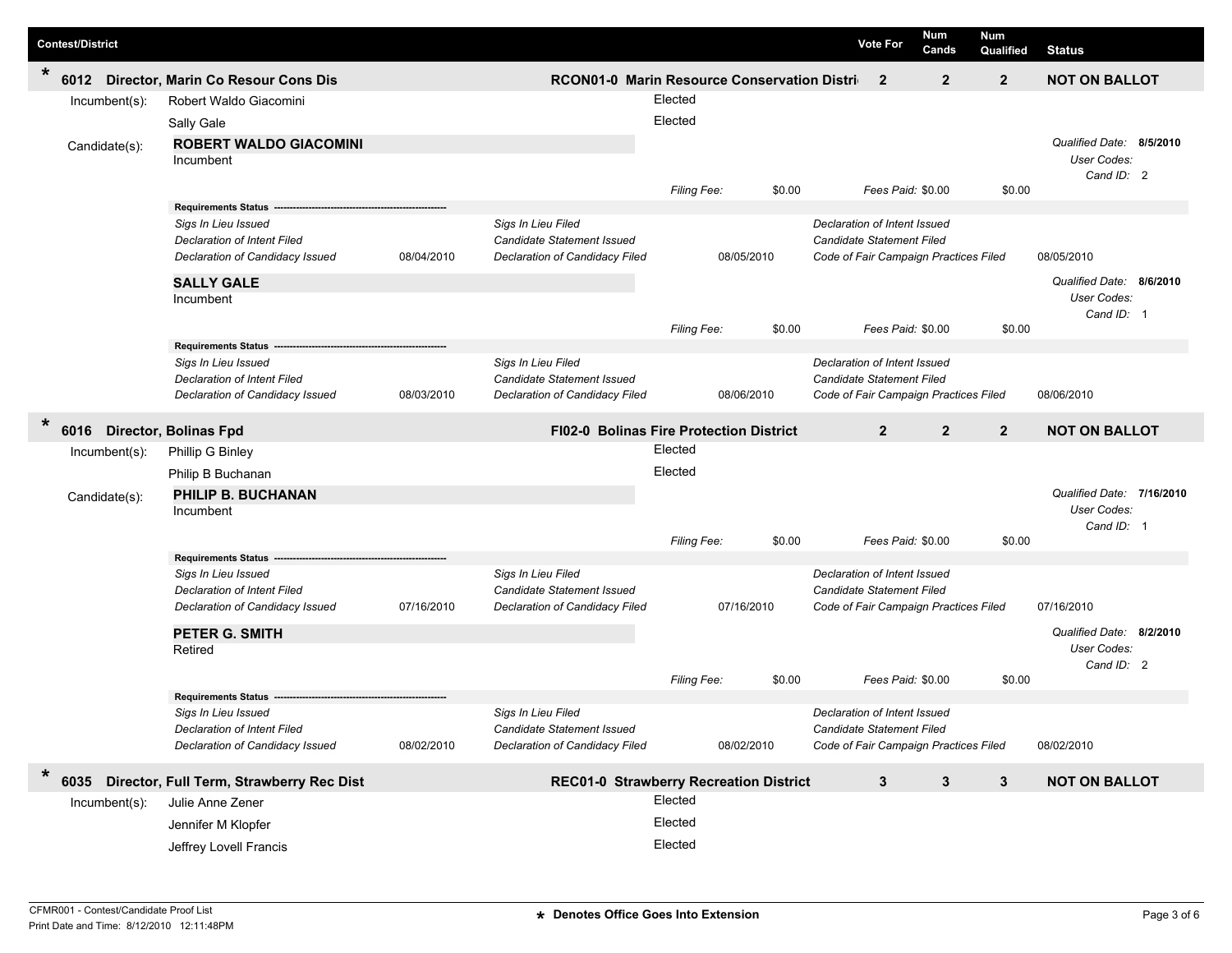| <b>Contest/District</b> |                                                                          |            |                                   |                                        |        | <b>Num</b><br><b>Vote For</b>         | Num<br>Cands<br>Qualified        | <b>Status</b>             |  |
|-------------------------|--------------------------------------------------------------------------|------------|-----------------------------------|----------------------------------------|--------|---------------------------------------|----------------------------------|---------------------------|--|
|                         | Non-Partisan DISTRICT STRAWBERRY RECREATION DISTRICT Director, Full Term |            |                                   |                                        |        |                                       |                                  |                           |  |
| 6035                    | Director, Full Term, Strawberry Rec Dist                                 |            |                                   |                                        |        | 3                                     | 3<br>$\mathbf{3}$                | <b>NOT ON BALLOT</b>      |  |
| Candidate(s):           | <b>KELLY READE</b>                                                       |            |                                   |                                        |        |                                       |                                  | Qualified Date: 8/4/2010  |  |
|                         | No Ballot Designation                                                    |            |                                   |                                        |        |                                       |                                  | User Codes:               |  |
|                         |                                                                          |            |                                   |                                        |        |                                       |                                  | Cand ID: 2                |  |
|                         |                                                                          |            |                                   | Filing Fee:                            | \$0.00 | Fees Paid: \$0.00                     | \$0.00                           |                           |  |
|                         | <b>Requirements Status</b>                                               |            |                                   |                                        |        |                                       |                                  |                           |  |
|                         | Sigs In Lieu Issued                                                      |            | Sigs In Lieu Filed                |                                        |        | Declaration of Intent Issued          |                                  |                           |  |
|                         | <b>Declaration of Intent Filed</b>                                       |            |                                   | 07/13/2010                             |        | Candidate Statement Filed             |                                  |                           |  |
|                         | Declaration of Candidacy Issued                                          | 07/13/2010 | Declaration of Candidacy Filed    | 08/04/2010                             |        | Code of Fair Campaign Practices Filed | 08/04/2010                       |                           |  |
|                         | <b>JENNIFER M. KLOPFER</b>                                               |            |                                   |                                        |        |                                       |                                  | Qualified Date: 8/5/2010  |  |
|                         | Incumbent                                                                |            |                                   |                                        |        |                                       |                                  | User Codes:               |  |
|                         |                                                                          |            |                                   |                                        |        |                                       |                                  | Cand ID: 3                |  |
|                         |                                                                          |            |                                   | <b>Filing Fee:</b>                     | \$0.00 | Fees Paid: \$0.00                     | \$0.00                           |                           |  |
|                         | <b>Requirements Status</b>                                               |            |                                   |                                        |        |                                       |                                  |                           |  |
|                         | Sigs In Lieu Issued                                                      |            | Sigs In Lieu Filed                | 07/22/2010<br>08/05/2010               |        | Declaration of Intent Issued          |                                  |                           |  |
|                         | Declaration of Intent Filed                                              |            | <b>Candidate Statement Issued</b> |                                        |        | Candidate Statement Filed             |                                  |                           |  |
|                         | Declaration of Candidacy Issued                                          | 07/22/2010 | Declaration of Candidacy Filed    |                                        |        | Code of Fair Campaign Practices Filed |                                  | 08/05/2010                |  |
|                         | <b>JEFFREY L. FRANCIS</b>                                                |            |                                   |                                        |        |                                       |                                  | Qualified Date: 8/4/2010  |  |
|                         | Incumbent                                                                |            |                                   |                                        |        |                                       |                                  | User Codes:               |  |
|                         |                                                                          |            |                                   |                                        |        |                                       |                                  | Cand ID: 1                |  |
|                         |                                                                          |            |                                   | <b>Filing Fee:</b>                     | \$0.00 | Fees Paid: \$0.00                     | \$0.00                           |                           |  |
|                         | <b>Requirements Status</b>                                               |            |                                   |                                        |        |                                       |                                  |                           |  |
|                         | Sigs In Lieu Issued                                                      |            | Sigs In Lieu Filed                |                                        |        | Declaration of Intent Issued          |                                  |                           |  |
|                         | <b>Declaration of Intent Filed</b>                                       |            | Candidate Statement Issued        | 07/13/2010                             |        | Candidate Statement Filed             |                                  | 08/04/2010                |  |
|                         | Declaration of Candidacy Issued                                          | 07/13/2010 | Declaration of Candidacy Filed    | 08/04/2010                             |        | Code of Fair Campaign Practices Filed |                                  | 08/04/2010                |  |
| $\ast$                  |                                                                          |            |                                   |                                        |        |                                       |                                  |                           |  |
| 6036                    | Director, Short Term, Strawberry Rec Dist                                |            |                                   | REC01-0 Strawberry Recreation District |        | $\overline{2}$                        | $\overline{2}$<br>$\overline{2}$ | <b>NOT ON BALLOT</b>      |  |
| Incumbent(s):           | Kelly Worrall Reade                                                      |            |                                   | Appointed to Vacancy                   |        |                                       |                                  |                           |  |
|                         | Peter Barclay Teese                                                      |            |                                   | Appointed to Vacancy                   |        |                                       |                                  |                           |  |
| Candidate(s):           | <b>PETER TEESE</b>                                                       |            |                                   |                                        |        |                                       |                                  | Qualified Date: 7/30/2010 |  |
|                         | Appointed Incumbent                                                      |            |                                   |                                        |        |                                       |                                  | User Codes:               |  |
|                         |                                                                          |            |                                   |                                        |        |                                       |                                  | Cand ID: 2                |  |
|                         |                                                                          |            |                                   | <b>Filing Fee:</b>                     | \$0.00 | Fees Paid: \$0.00                     | \$0.00                           |                           |  |
|                         | <b>Requirements Status</b>                                               |            |                                   |                                        |        |                                       |                                  |                           |  |
|                         | Sigs In Lieu Issued                                                      |            | Sigs In Lieu Filed                |                                        |        | Declaration of Intent Issued          |                                  |                           |  |
|                         | Declaration of Intent Filed                                              |            | Candidate Statement Issued        |                                        |        | Candidate Statement Filed             |                                  |                           |  |
|                         | Declaration of Candidacy Issued                                          | 07/30/2010 | Declaration of Candidacy Filed    | 07/30/2010                             |        | Code of Fair Campaign Practices Filed |                                  | 07/30/2010                |  |
|                         | <b>JULIE ANNE ZENER</b>                                                  |            |                                   |                                        |        |                                       |                                  | Qualified Date: 8/6/2010  |  |
|                         | Art Dealer/Mother                                                        |            |                                   |                                        |        |                                       |                                  | User Codes:               |  |
|                         |                                                                          |            |                                   |                                        |        |                                       |                                  | Cand ID: 1                |  |
|                         |                                                                          |            |                                   | Filing Fee:                            | \$0.00 | Fees Paid: \$0.00                     | \$0.00                           |                           |  |
|                         | <b>Requirements Status</b>                                               |            |                                   |                                        |        |                                       |                                  |                           |  |
|                         | Sigs In Lieu Issued                                                      |            | Sigs In Lieu Filed                |                                        |        | Declaration of Intent Issued          |                                  |                           |  |
|                         | Declaration of Intent Filed                                              |            | Candidate Statement Issued        | 07/22/2010                             |        | Candidate Statement Filed             |                                  |                           |  |
|                         | Declaration of Candidacy Issued                                          | 07/22/2010 | Declaration of Candidacy Filed    | 08/06/2010                             |        | Code of Fair Campaign Practices Filed |                                  | 08/06/2010                |  |
|                         |                                                                          |            |                                   |                                        |        |                                       |                                  |                           |  |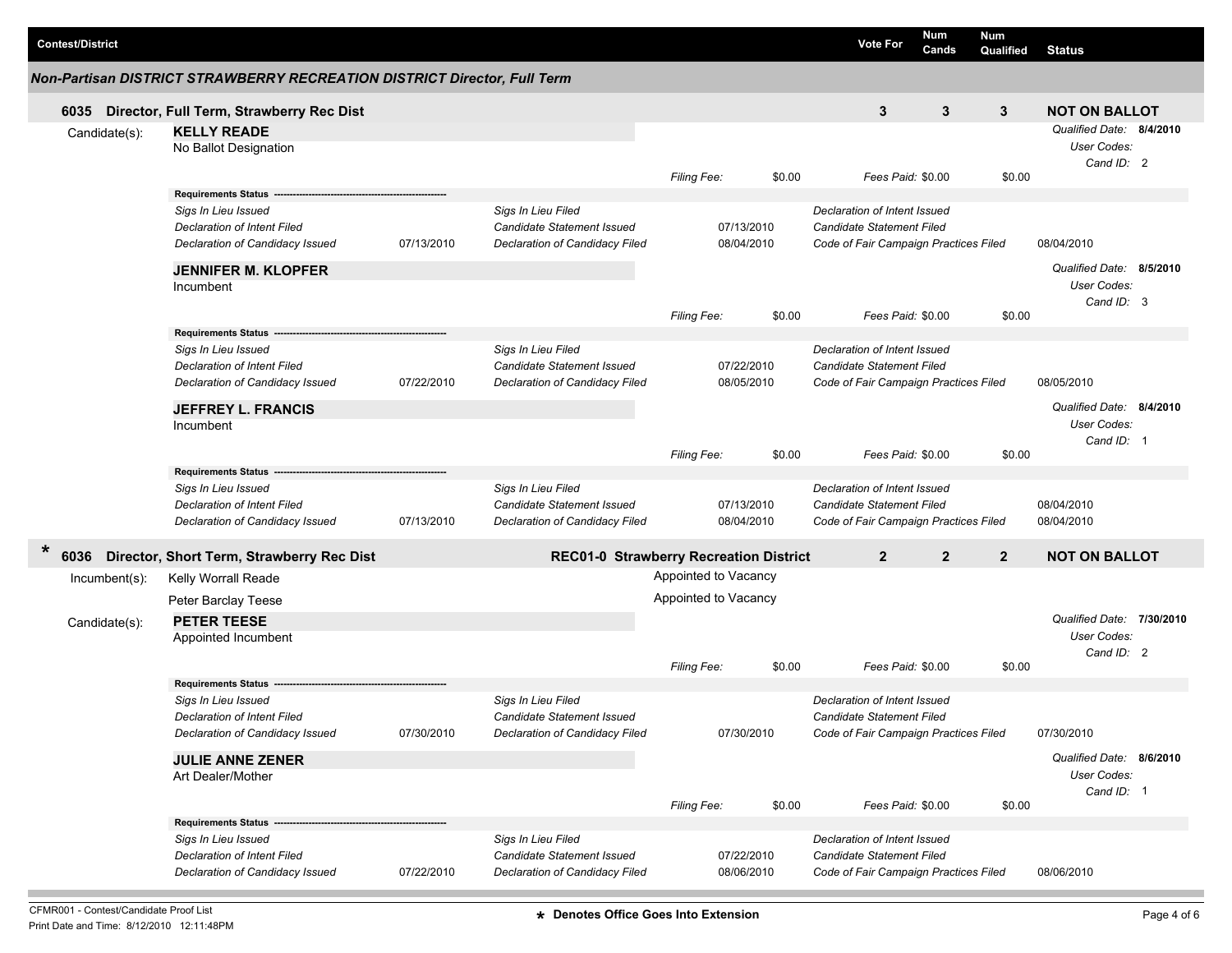| <b>Contest/District</b> |                                                   |            |                                            |                    |        | <b>Vote For</b>                       | Num<br>Cands | <b>Num</b><br>Qualified | <b>Status</b>                           |          |
|-------------------------|---------------------------------------------------|------------|--------------------------------------------|--------------------|--------|---------------------------------------|--------------|-------------------------|-----------------------------------------|----------|
| *<br>6063               | <b>Director, SB County Water Dist</b>             |            | WA02-0 Stinson Beach County Water District |                    |        | $\mathbf{2}$                          | $\mathbf{2}$ | $\overline{2}$          | <b>NOT ON BALLOT</b>                    |          |
| Incumbent(s):           | James M Zell                                      |            |                                            | Elected            |        |                                       |              |                         |                                         |          |
|                         | Lawrence A Baskin                                 |            |                                            | Elected            |        |                                       |              |                         |                                         |          |
| Candidate(s):           | LAWRENCE (LARRY) A. BASKIN                        |            |                                            |                    |        |                                       |              |                         | Qualified Date: 8/3/2010                |          |
|                         | Incumbent                                         |            |                                            |                    |        |                                       |              |                         | User Codes:                             |          |
|                         |                                                   |            |                                            |                    |        |                                       |              |                         | Cand ID: 1                              |          |
|                         |                                                   |            |                                            | <b>Filing Fee:</b> | \$0.00 | Fees Paid: \$0.00                     |              | \$0.00                  |                                         |          |
|                         | <b>Requirements Status</b><br>Sigs In Lieu Issued |            | Sigs In Lieu Filed                         |                    |        | Declaration of Intent Issued          |              |                         |                                         |          |
|                         | <b>Declaration of Intent Filed</b>                |            | Candidate Statement Issued                 |                    |        | <b>Candidate Statement Filed</b>      |              |                         |                                         |          |
|                         | Declaration of Candidacy Issued                   | 08/03/2010 | Declaration of Candidacy Filed             | 08/03/2010         |        | Code of Fair Campaign Practices Filed |              |                         | 08/03/2010                              |          |
|                         |                                                   |            |                                            |                    |        |                                       |              |                         |                                         |          |
|                         | <b>JIM ZELL</b><br>Director, SBCWD                |            |                                            |                    |        |                                       |              |                         | Qualified Date:<br>User Codes:          | 8/3/2010 |
|                         |                                                   |            |                                            |                    |        |                                       |              |                         | Cand ID: 2                              |          |
|                         |                                                   |            |                                            | Filing Fee:        | \$0.00 | Fees Paid: \$0.00                     |              | \$0.00                  |                                         |          |
|                         | <b>Requirements Status</b>                        |            |                                            |                    |        |                                       |              |                         |                                         |          |
|                         | Sigs In Lieu Issued                               |            | Sigs In Lieu Filed                         |                    |        | Declaration of Intent Issued          |              |                         |                                         |          |
|                         | <b>Declaration of Intent Filed</b>                |            | Candidate Statement Issued                 |                    |        | <b>Candidate Statement Filed</b>      |              |                         |                                         |          |
|                         | Declaration of Candidacy Issued                   | 08/03/2010 | Declaration of Candidacy Filed             | 08/03/2010         |        | Code of Fair Campaign Practices Filed |              |                         | 08/03/2010                              |          |
| 6067                    | <b>Director, Mesa Park</b>                        |            | REC02-0 Mesa Park                          |                    |        | 3                                     | 3            | $\mathbf{3}$            | <b>NOT ON BALLOT</b>                    |          |
| Incumbent(s):           |                                                   |            |                                            |                    |        |                                       |              |                         |                                         |          |
| Candidate(s):           | <b>CHARLES MINGUS WHITEFIELD</b>                  |            |                                            |                    |        |                                       |              |                         |                                         |          |
|                         |                                                   |            |                                            |                    |        |                                       |              |                         |                                         |          |
|                         | Builder                                           |            |                                            |                    |        |                                       |              |                         | Qualified Date: 8/3/2010<br>User Codes: |          |
|                         |                                                   |            |                                            |                    |        |                                       |              |                         | Cand ID: 2                              |          |
|                         |                                                   |            |                                            | Filing Fee:        | \$0.00 | Fees Paid: \$0.00                     |              | \$0.00                  |                                         |          |
|                         | Requirements Status --                            |            |                                            |                    |        |                                       |              |                         |                                         |          |
|                         | Sigs In Lieu Issued                               |            | Sigs In Lieu Filed                         |                    |        | Declaration of Intent Issued          |              |                         |                                         |          |
|                         | <b>Declaration of Intent Filed</b>                |            | Candidate Statement Issued                 |                    |        | <b>Candidate Statement Filed</b>      |              |                         |                                         |          |
|                         | Declaration of Candidacy Issued                   | 08/03/2010 | Declaration of Candidacy Filed             | 08/03/2010         |        | Code of Fair Campaign Practices Filed |              |                         | 08/03/2010                              |          |
|                         | <b>ANDREW BLAKE</b>                               |            |                                            |                    |        |                                       |              |                         | Qualified Date: 8/4/2010                |          |
|                         | Solar Project Estimator                           |            |                                            |                    |        |                                       |              |                         | User Codes:                             |          |
|                         |                                                   |            |                                            | Filing Fee:        | \$0.00 | Fees Paid: \$0.00                     |              | \$0.00                  | Cand ID: 3                              |          |
|                         | <b>Requirements Status</b>                        |            |                                            |                    |        |                                       |              |                         |                                         |          |
|                         | Sigs In Lieu Issued                               |            | Sigs In Lieu Filed                         |                    |        | Declaration of Intent Issued          |              |                         |                                         |          |
|                         | Declaration of Intent Filed                       |            | Candidate Statement Issued                 |                    |        | Candidate Statement Filed             |              |                         |                                         |          |
|                         | Declaration of Candidacy Issued                   | 08/04/2010 | Declaration of Candidacy Filed             | 08/04/2010         |        | Code of Fair Campaign Practices Filed |              |                         | 08/04/2010                              |          |
|                         | <b>JANE L. MICKELSON</b>                          |            |                                            |                    |        |                                       |              |                         | Qualified Date: 7/27/2010               |          |
|                         | Cultural Mythologist                              |            |                                            |                    |        |                                       |              |                         | User Codes:                             |          |
|                         |                                                   |            |                                            |                    |        |                                       |              |                         | Cand ID: 1                              |          |
|                         | <b>Requirements Status -</b>                      |            |                                            | Filing Fee:        | \$0.00 | Fees Paid: \$0.00                     |              | \$0.00                  |                                         |          |
|                         | Sigs In Lieu Issued                               |            | Sigs In Lieu Filed                         |                    |        | Declaration of Intent Issued          |              |                         |                                         |          |
|                         | Declaration of Intent Filed                       |            | Candidate Statement Issued                 | 07/27/2010         |        | Candidate Statement Filed             |              |                         |                                         |          |

Г